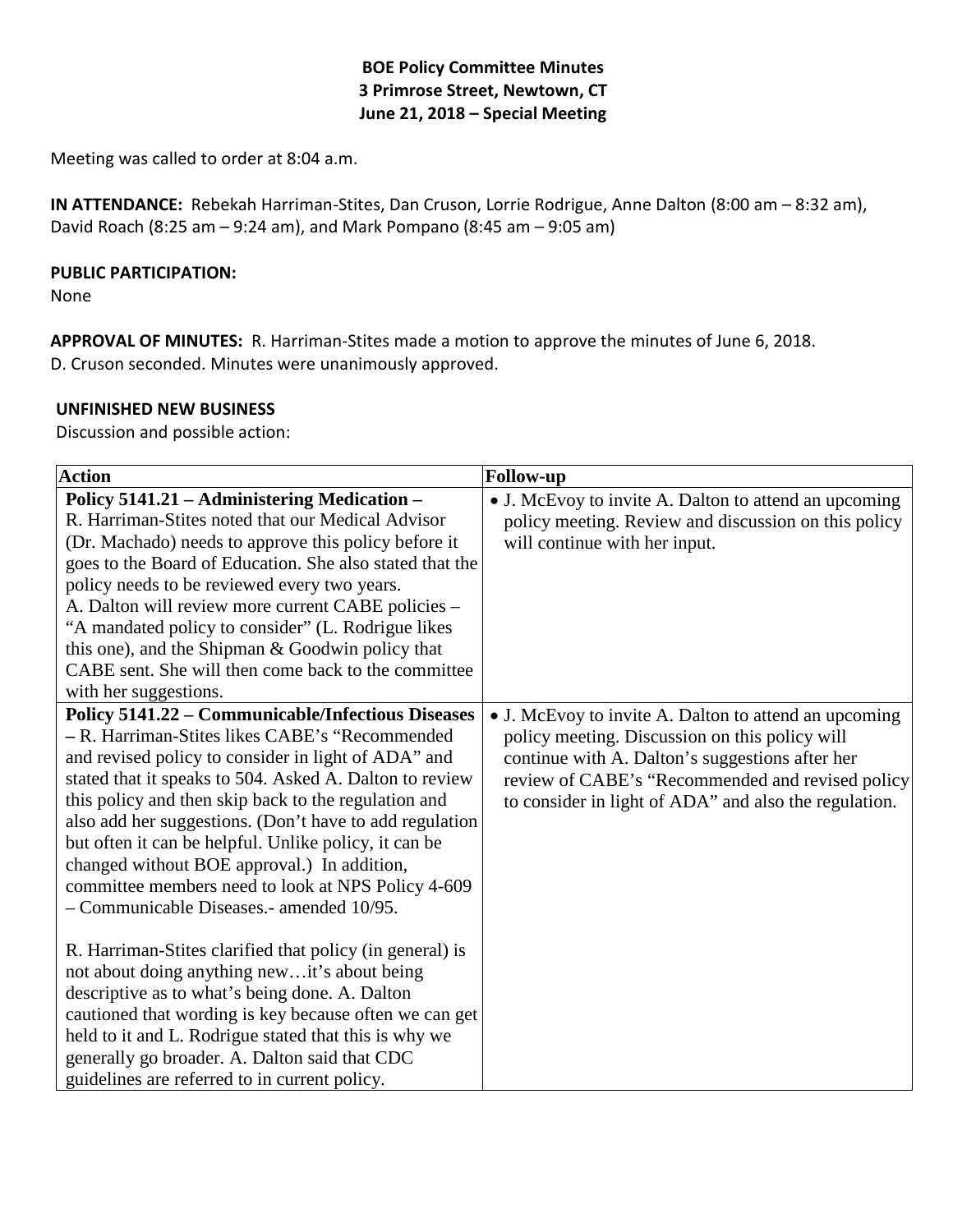| <b>Action</b>                                                                                                                                                                                                                                                                                                                                                                                                                                                                                                                                                                                                                                                                                                                                                                                                                                                                                                                                                                                                                                                                                                                                                                                              | <b>Follow-up</b>                                                                                                                                                                                                                                                                                                                                                                                                                                                                                                                                                                  |
|------------------------------------------------------------------------------------------------------------------------------------------------------------------------------------------------------------------------------------------------------------------------------------------------------------------------------------------------------------------------------------------------------------------------------------------------------------------------------------------------------------------------------------------------------------------------------------------------------------------------------------------------------------------------------------------------------------------------------------------------------------------------------------------------------------------------------------------------------------------------------------------------------------------------------------------------------------------------------------------------------------------------------------------------------------------------------------------------------------------------------------------------------------------------------------------------------------|-----------------------------------------------------------------------------------------------------------------------------------------------------------------------------------------------------------------------------------------------------------------------------------------------------------------------------------------------------------------------------------------------------------------------------------------------------------------------------------------------------------------------------------------------------------------------------------|
| Policy 5141.231/418.234 - Psychotropic Drug Use -<br>Committee members made edits to CABE's "A revised<br>sample policy to consider. It is mandated to have a<br>policy pertaining to this issue." On Page<br>P5141.2321(a)/4118.234 in the title,<br>"Students/Personnel-Certified" – delete "Certified".<br>Keep the next two paragraphs under the heading<br>"Psychotropic Drug Use", then delete the 3 <sup>rd</sup> paragraph<br>and keep the 4 <sup>th</sup> paragraph that starts with<br>"The District shall follow procedures" Then delete<br>the next paragraph after "or" ("Communications")<br>between and among"). Delete the next "or" and keep<br>the last paragraph on the page that starts with<br>"Procedures shall be established". On Page<br>$P5141.2321(b)/4118.234$ , keep the first two paragraphs<br>and delete the third after "or". Keep the next paragraph<br>that starts with "The Board recognizes that the<br>refusal", then delete the final paragraph starting<br>with "The Superintendent of Schools"<br>J. McEvoy will also provide NPS Policy 4-611 -<br>Prohibition on Recommendations for Psychotropic<br>Drugs, revised 2014, for the committee members'<br>review. | • J. McEvoy will make the approved edits and then<br>send the policy and regulation to D. Petersen. She will<br>ask D. Petersen whether she feels the regulation is<br>necessary.<br>• A. Dalton will also review the edited policy and give<br>her input on the regulation. J. McEvoy to invite<br>A. Dalton to attend an upcoming policy meeting.<br>Review and discussion on this policy will continue.<br>L. Rodrigue will check on D. Cruson's question,<br>"When a new student is registered, do we provide<br>parents with information on how to link to BOE<br>policies?" |

# **UNFINISHED OLD BUSINESS**

Discussion and possible action:

| <b>Action</b>                                                                                                                                                                                                                                                                                                                                                                                                                                     | <b>Follow-Up</b>                                                                                                                                                                                                                                                                                                                                                                                                              |
|---------------------------------------------------------------------------------------------------------------------------------------------------------------------------------------------------------------------------------------------------------------------------------------------------------------------------------------------------------------------------------------------------------------------------------------------------|-------------------------------------------------------------------------------------------------------------------------------------------------------------------------------------------------------------------------------------------------------------------------------------------------------------------------------------------------------------------------------------------------------------------------------|
| Policy 5131.91 - Hazing - Committee members like<br>CABE's current version "A revised version to consider"<br>with edits from the 5/9/18 policy meeting. M. Memoli<br>and L. Rodrigue like "General Statement of Policy A -<br>F" from current NPS policy 8-604 adopted in 2000. Add<br>these to Page $P5131.91(a)$ of "A revised version to<br>consider" after the paragraph under "Policy" and before<br>"Definitions". Addition is as follows" | • There was a miscommunication on the date that<br>M. Memoli was invited to attend the policy<br>meeting so R. Harriman-Stites asked that this<br>policy be put on the next agenda for review.<br>• L. Rodrigue and M. Memoli will review edited<br>CABE "A revised version to consider" and also<br>further review NPS policy 8-604 alongside the<br>current CABE version and decide if any further<br>additions are needed. |
| <b>General Statement of Policy</b><br>A. No student, teacher, administrator, volunteer,<br>contractor or other employee or agent of the<br>school district (here and after collectively<br>referred to as "staff") shall plan, direct,<br>encourage, aid, or engage in hazing.                                                                                                                                                                    | • Once meeting is held, M. Memoli will be invited to<br>attend an upcoming policy committee meeting and<br>discussion will continue on this policy.                                                                                                                                                                                                                                                                           |
| B. No staff member of the school district shall<br>permit, condone, or tolerate hazing.<br>C. Implied or expressed consent by a person being<br>hazed does not lessen the prohibitions contained<br>in this policy, and will not be considered as a                                                                                                                                                                                               |                                                                                                                                                                                                                                                                                                                                                                                                                               |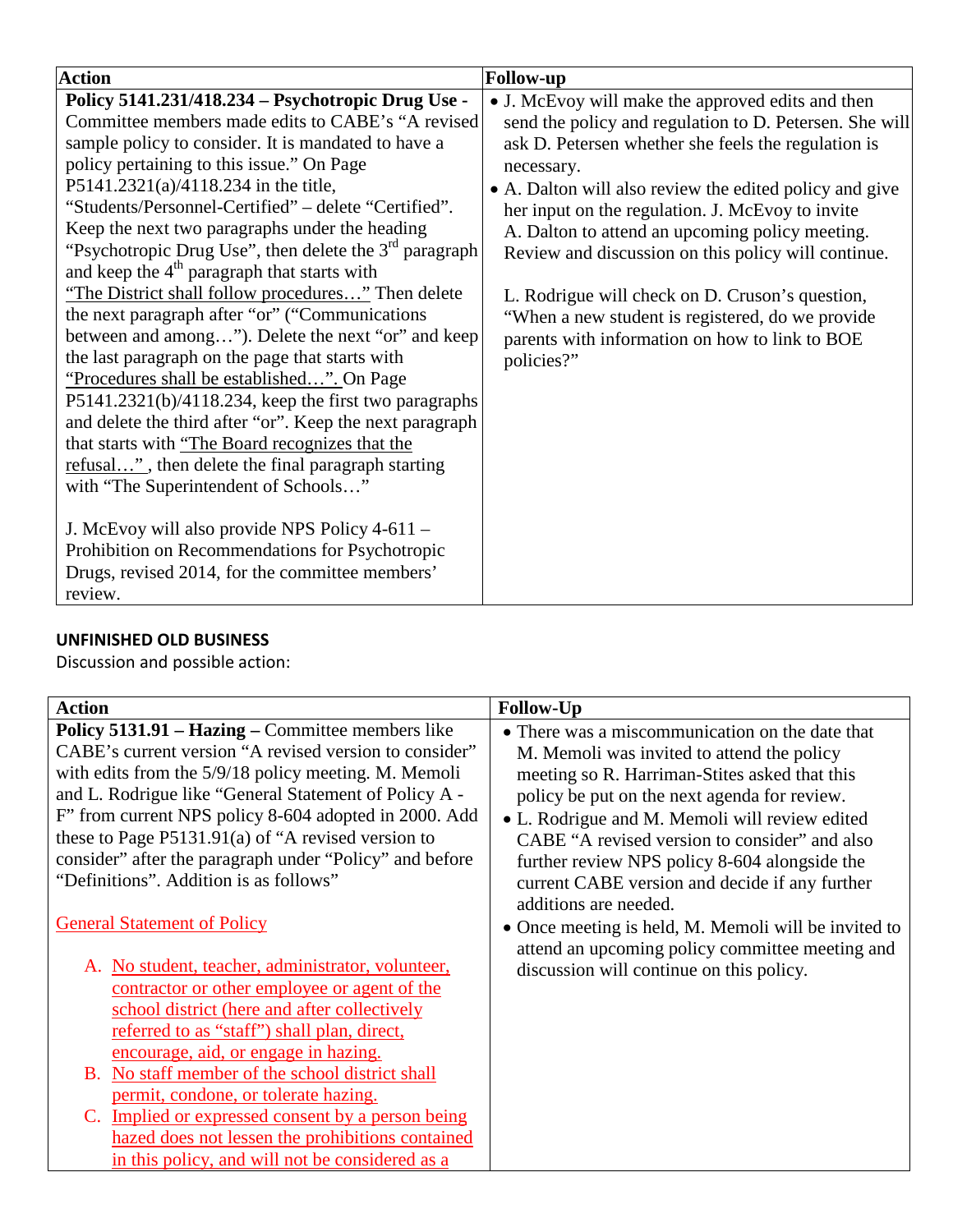| Policy 5131.91 - Hazing (continued)                                                                                                                                                                                                                                                                                                                                                                                                                                                                                                                                                                                                                                                                                                                                                                                                                                          |                                                                                                                                                                                                                                                                                                     |
|------------------------------------------------------------------------------------------------------------------------------------------------------------------------------------------------------------------------------------------------------------------------------------------------------------------------------------------------------------------------------------------------------------------------------------------------------------------------------------------------------------------------------------------------------------------------------------------------------------------------------------------------------------------------------------------------------------------------------------------------------------------------------------------------------------------------------------------------------------------------------|-----------------------------------------------------------------------------------------------------------------------------------------------------------------------------------------------------------------------------------------------------------------------------------------------------|
| defense or mitigation of any alleged violation of<br>this policy.<br>D. A person who engages in an act that violates<br>school policy or law in order to initiate another<br>person or to be initiated into or affiliated with a<br>student organization shall be subject to discipline<br>for that act.<br>The school district will investigate complaints of<br>Е.<br>hazing and take appropriate action including, but<br>not limited to, discipline against any student or<br>staff member of the district who is found to have<br>violated this policy.<br>F. Hazing activities are seriously disruptive of the<br>education process. This policy applies to<br>behavior that occurs on or off school property<br>and during, before or after school hours."                                                                                                            |                                                                                                                                                                                                                                                                                                     |
| Policy 5131.3 - Student Driving/Parking -<br>R. Harriman-Stites feels that the current NPS Policy<br>3515.2 – Vehicles Parked on School Property by<br>Students and Employees, and NPS Regulation 3515.2 -<br>Student Parking can, once edited by D. Roach with NHS<br>procedures, cover what is needed. Committee members<br>agreed that two policies are NOT needed on parking.<br>D. Roach will review CABE's Policy 5131.3 "Optional<br>sample policy" and add several parts of it to regulation<br>for NPS Policy 3515.2l. He will then send to J. McEvoy<br>for the committee to review and discuss at an upcoming<br>policy committee meeting.                                                                                                                                                                                                                        | • J. McEvoy will add D. Roach's edits to NPS<br>Regulation R3515.2 . Committee will then<br>continue to review and discuss this NPS Policy<br>and Regulation 3515.2 at an upcoming policy<br>committee meeting.<br>• No further action on Policy 5131.3 - Student<br>Driving/Parking $-$ is needed. |
| Policy 5131.8 - Off School Grounds Misconduct -<br>D. Roach questioned, and M. Pompano confirmed, that<br>the language used in approved edit to this policy lines up<br>with NPS Policy $5114 -$ Suspension and Expulsion/Due<br>Process. This edit is on Page P5131.8(a) in the third<br>paragraph #4 as follows: "(4) whether the conduct<br>involved the use of alcohol, narcotic drug,<br>hallucinogenic drug, amphetamine, barbiturate or<br>marijuana." M. Pompano requested that one more edit<br>be made at the bottom of Page $P5131.8(a)$ to #4. After<br>"Making of a bomb threat, add and/or creation of an<br>explosive device." R. Harriman-Stites noted that she<br>likes that this policy is specific but also broad. This<br>policy, with approved edits, is to be moved to the 5000<br>series queue.<br>Current NPS Policy 3541.35 - Emergencies; Safety - | • J. McEvoy will make approved edits to this policy<br>and then move it to the 5000 series queue.<br>• J. McEvoy will make approved edits to M.                                                                                                                                                     |
| <b>Transportation/Procedures to be Followed in the</b><br><b>Event of an Accident to a Bus - Committee members</b><br>agreed with M. Pompano's edits to this policy and the<br>deletion of the regulation. However it was decided, after<br>discussion, that the items in #10 were not needed to be<br>reworked or added (i.e. En route to Athletic Event?                                                                                                                                                                                                                                                                                                                                                                                                                                                                                                                   | Pompano's edits to this policy and discussion will<br>continue at an upcoming policy committee<br>meeting.                                                                                                                                                                                          |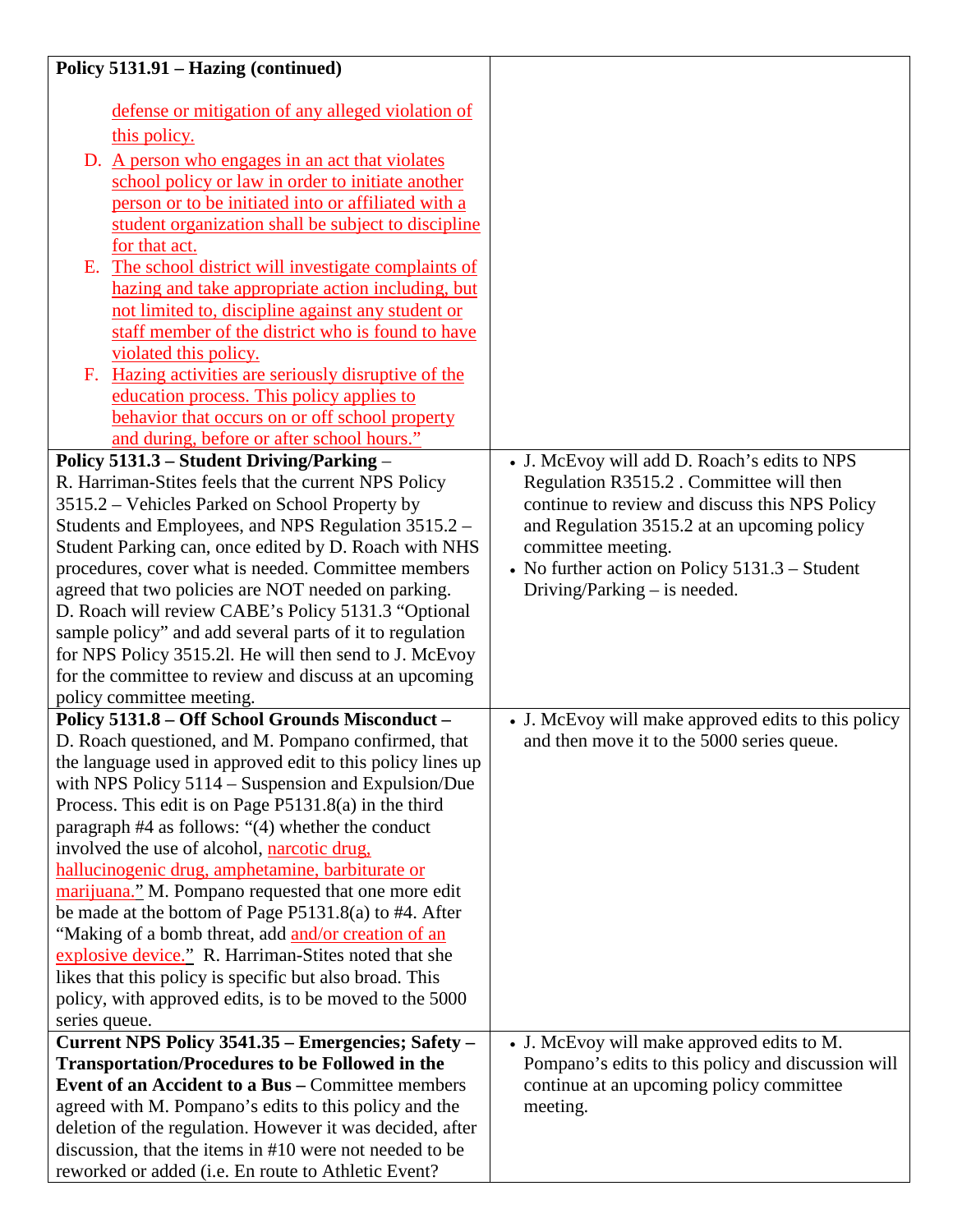| Current NPS Policy 3541.35 – Emergencies; Safety –<br><b>Transportation/Procedures to be Followed in the</b>                                                                                                                                                                                                                                                                                                                                                                                                                                                                                                                                                                                                                                |                                                                                                                           |
|---------------------------------------------------------------------------------------------------------------------------------------------------------------------------------------------------------------------------------------------------------------------------------------------------------------------------------------------------------------------------------------------------------------------------------------------------------------------------------------------------------------------------------------------------------------------------------------------------------------------------------------------------------------------------------------------------------------------------------------------|---------------------------------------------------------------------------------------------------------------------------|
| Event of an Accident to a Bus (continued) -                                                                                                                                                                                                                                                                                                                                                                                                                                                                                                                                                                                                                                                                                                 |                                                                                                                           |
| School Field Trip? Etc?) It was felt that these items<br>were already addressed in the policy. J. McEvoy to send<br>to A. Dalton for review and let her know that M. Allen<br>already reviewed as well.<br><b>Policy 5123 – Promotion/Acceleration/Retention –</b><br>(replacing NPS Current Policy 7-105 and 7-105.1) -<br>L. Rodrigue told committee members that this policy<br>and regulation were again reviewed by the A-Team and<br>there is only one issue in the regulation that she needs to<br>reword. It is on Page R5123(b) #3. She will do this and<br>give to J. McEvoy. R. Harriman-Stites asked that this<br>policy and regulation then be moved forward to the<br>5000 series queue for review by the Board of Education. | L. Rodrigue will make edit to Page $R5123(b)$ #3<br>and then J. McEvoy will move this policy to the<br>5000 series queue. |

## **NEW BUSINESS**

Discussion and possible action:

| <b>Action</b>                                                                                                                                                                                                                                                                                                                                                                                                                                                      | <b>Follow-up</b>                                                                                                                                                                                                                                             |
|--------------------------------------------------------------------------------------------------------------------------------------------------------------------------------------------------------------------------------------------------------------------------------------------------------------------------------------------------------------------------------------------------------------------------------------------------------------------|--------------------------------------------------------------------------------------------------------------------------------------------------------------------------------------------------------------------------------------------------------------|
| <b>Policy 5118 – Nonresident Students – This policy</b><br>was pulled out of the 5000 series queue in response to<br>a question regarding a possible discount if a staff<br>member does not live in town and sends more than one<br>child to attend Newtown Public Schools. The tuition<br>for the first child is 25% of the regular yearly tuition so<br>D. Cruson suggested that the second child be 15%. All<br>committee members agreed and edits were made on | • J. McEvoy will make approved edits to this policy<br>and then send to K. June for review by the Board of<br>Education at their August 2018 meeting. If possible,<br>the committee would like the BOE to take action on<br>this policy in just one meeting. |
| Page $P5118(c)$ in the first paragraph under the heading<br>"Children of Staff not living in Newtown". Make the<br>third sentence ("Tuition for children of full-time non-<br>resident staff members") a new paragraph and then                                                                                                                                                                                                                                    |                                                                                                                                                                                                                                                              |
| add the following sentence: "Staff enrolling more than<br>one child in the District in a school year will pay a<br>reduced rate of 15% of the regular yearly tuition for<br>each additional child." R. Harriman-Stites asked that                                                                                                                                                                                                                                  |                                                                                                                                                                                                                                                              |
| this policy, when edited, be moved forward to the BOE<br>meeting in August for discussion and possible action in<br>one meeting. J. McEvoy will get policy to K. June.                                                                                                                                                                                                                                                                                             |                                                                                                                                                                                                                                                              |

# **UPDATE FROM THE SUPERINTENDENT**

L. Rodrigue told committee members that there is a need to have a policy on Armed School Security Officers (ASSO's). She stated that while there are MOU's in place for these officers, she will discuss with M. Pompano that there should be a policy that addresses them as well. D. Cruson stated that he is surprised that a policy is not mandated for ASSO's. J. McEvoy will ask CABE if they have such a policy and, if they don't, she will ask Shipman and Goodwin for one.